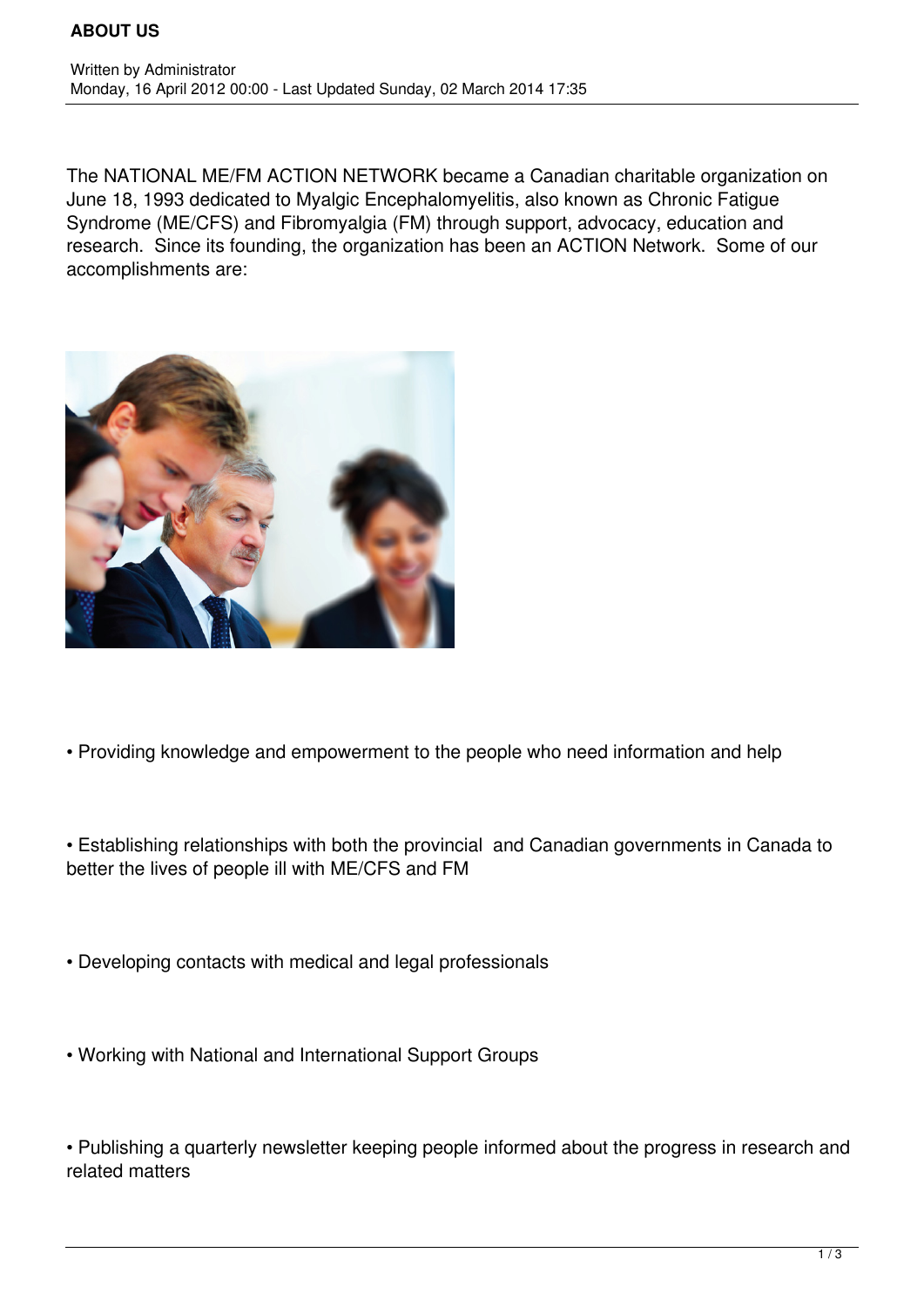• Spearheading the development of the Consensus Documents, known as the Canadian **Definitions** 

• Resource guides for disability matters

• TEACH-ME guide for Teachers and Parents of children and youth with ME/CFS and FM

The NATIONAL ME/FM ACTION NETWORK hosted the 10th International IACFS/ME research and clinical conference for ME/CFS and FM and related illnesses in Ottawa from September 22nd to 25th, 2011 consisting of professional workshops and meetings as well as a one-day meeting for the general public.

See the History and Achievements of the organization for more details. **Click here** .

Our Motto: People Helping People Helping Themselves

## **CONTACT:**

The NATIONAL ME/FM ACTION NETWORK

33 Banner Road, Suite 512

Nepean, Ontario K2H 8V7 CANADA

Tel. 613.829.6667